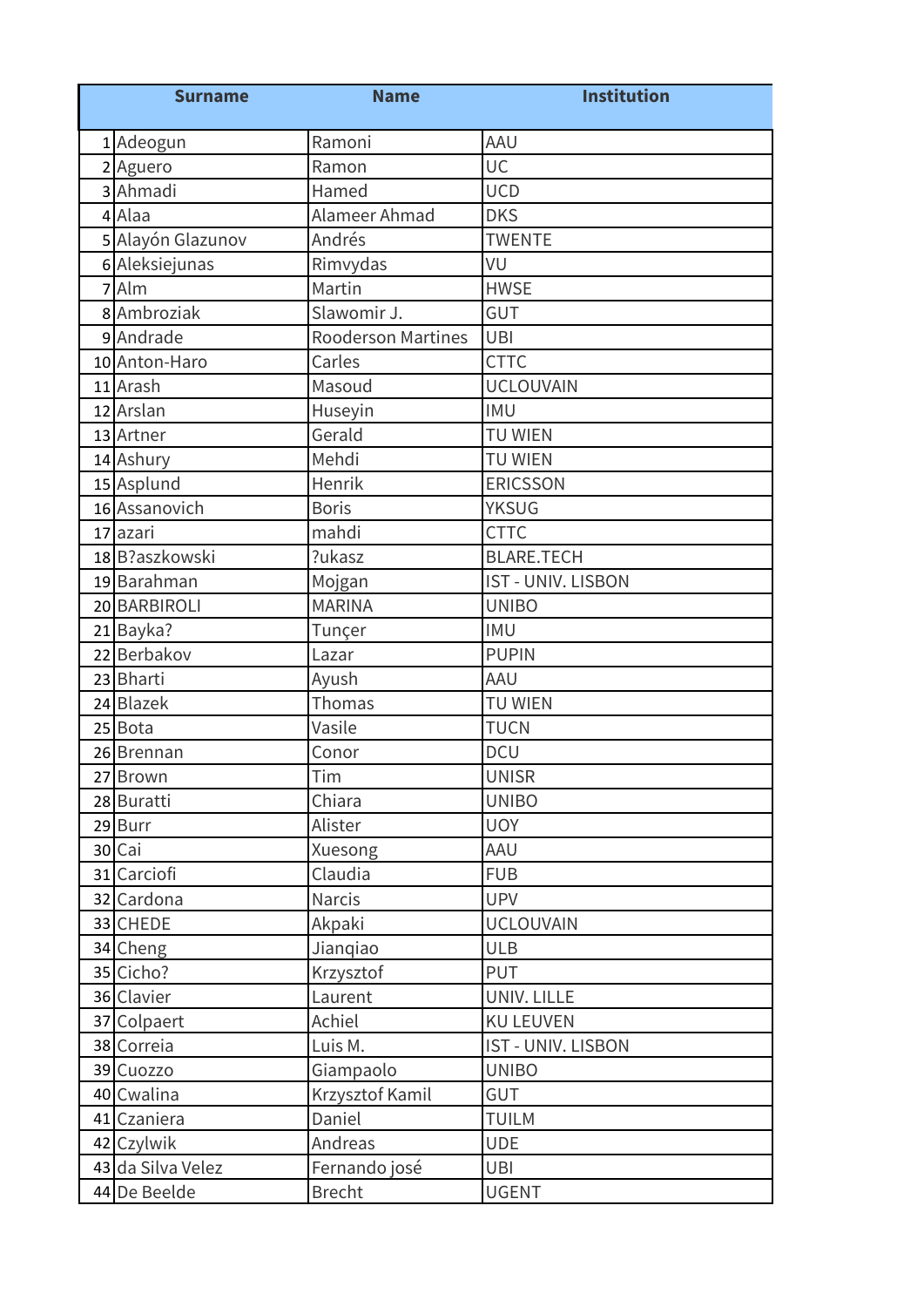|       | 45 del Peral-Rosado | José A.      | <b>UAB</b>                     |
|-------|---------------------|--------------|--------------------------------|
|       | 46 Deruyck          | Margot       | <b>UGENT</b>                   |
|       | 47 Di Renzo         | Marco        | CNRS / PARIS-SACLAY UNIVERSITY |
|       | 48 Diez             | Luis         | UC                             |
|       | 49 d'Orey           | Pedro M.     | IT                             |
|       | 50 Dreyer           | <b>Nils</b>  | <b>TUBS</b>                    |
|       | 51 Drozdowska       | Monika       | <b>UPV</b>                     |
|       | 52 Dupleich         | Diego        | <b>TUILM</b>                   |
|       | 53 Ebadi            | Zohreh       | <b>ULB</b>                     |
|       | 54 Elcock           | Abi          | <b>UOY</b>                     |
|       | 55 Etzlinger        | Bernhard     | <b>JKU</b>                     |
|       | 56 Fan              | Wei          | AAU                            |
|       | 57 Fedorov          | Aleksei      | <b>LUND</b>                    |
|       | 58 Fontanesi        | Gianluca     | <b>UCD</b>                     |
|       | 59 Fortes           | Sergio       | <b>UMA</b>                     |
|       | 60 Gaidamaka        | Yuliya       | <b>RUDN UNIVERSITY</b>         |
|       | 61 Gaillot          | Davy         | UNIV. LILLE                    |
|       | 62 Garcia Armada    | Ana          | UC3M                           |
|       | 63 Garcia-Pardo     | Conchi       | <b>UPV</b>                     |
|       | 64 Gardasevic       | Gordana      | <b>UNIBL</b>                   |
|       | 65 Ghiaasi Hafezi   | Golsa        | <b>NTNU</b>                    |
|       | 66 Grazioso         | Paolo        | <b>FUB</b>                     |
|       | 67 Groll            | Herbert      | TU WIEN                        |
|       | 68 Guerra Gomez     | Rolando      | <b>UPC</b>                     |
|       | 69 Guillaume        | Villemaud    | <b>INSA</b>                    |
|       | 70 Haddad           | Yoram        | <b>JCT</b>                     |
|       | 71 Haneda           | Katsuyuki    | <b>AALTO</b>                   |
|       | 72 Harrysson        | Fredrik      | <b>RISE</b>                    |
|       | 73 Hassan           | Nina         | <b>TUILM</b>                   |
|       | 74 He               | Ruisi        | <b>BJTU</b>                    |
|       | 75 János            | Bitó         | <b>BME</b>                     |
|       | 76 Jean-Marc        | Conrat       | <b>OLABS</b>                   |
|       | 77 Joseph           | Wout         | <b>UGENT</b>                   |
|       | 78 Juan-Llácer      | Leandro      | <b>UPCT</b>                    |
|       | 79 Kalalas          | Charalampos  | <b>CTTC</b>                    |
|       | 80 Katzis           | Konstantinos | <b>EUC</b>                     |
|       | 81 Khan             | Bahram       | <b>UBI</b>                     |
|       | 82 Khosravi         | Hedieh       | <b>LUND</b>                    |
|       | 83 Kotterman        | Wim          | <b>TUILM</b>                   |
|       | 84 Krasniqi         | <b>Bujar</b> | UP                             |
|       | 85 Kulakowski       | Pawel        | AGH                            |
|       | 86 Kürner           | Thomas       | <b>TUBS</b>                    |
|       | 87 Kyösti           | Pekka        | <b>KEYSIGHT FI</b>             |
|       | 88 Larsson          | Christina    | <b>ERICSSON</b>                |
|       | 89 Lehne            | Per Hjalmar  | <b>TELENOR</b>                 |
| 90 Li |                     |              | <b>PCCW</b>                    |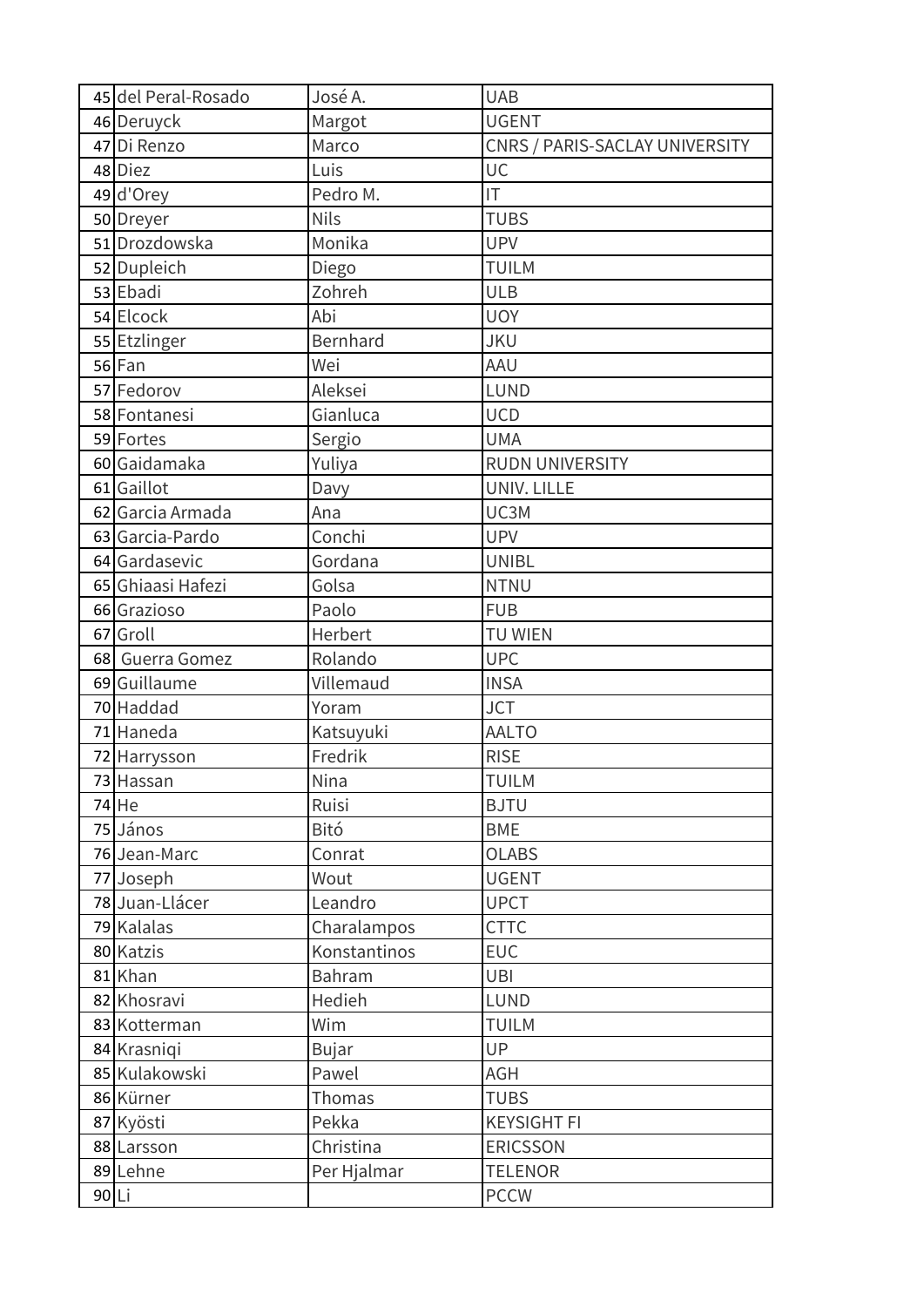| 91 Maret                | Yann             | <b>HES-SO FRIBOURG</b> |
|-------------------------|------------------|------------------------|
| 92 Mecklenbräuker       | Christoph        | <b>TU WIEN</b>         |
| 93 Medbo                | Jonas            | <b>ERICSSON</b>        |
| 94 Miao                 | Yang             | <b>TWENTE</b>          |
| 95 Mignardi             | Silvia           | <b>UNIBO</b>           |
| 96 Mlinar               | Tomi             | UL FE                  |
| 97 Molina-Garcia-Pardo  | Jose-Maria       | <b>UPCT</b>            |
| 98 Molineaux            | Guylian          | <b>ULB</b>             |
| 99 Molisch              | Andreas F.       | <b>USC</b>             |
| 100 Myint               | Saw James        | <b>TUILM</b>           |
| 101 Navarro             | Andres           | <b>ICESI</b>           |
| 102 Oestges             | Claude           | <b>UCLOUVAIN</b>       |
| 103 Olejniczak          | Alicja           | GUT                    |
| 104 Orozco-Barbosa      | Luis             | <b>UCLM</b>            |
| 105 OZDEMIR             | Mehmet Kemal     | <b>MEDIPOL</b>         |
| 106 Philipp Karl        | Gentner          | <b>ERICSSON</b>        |
| 107 Philippe            | De Doncker       | <b>ULB</b>             |
| 108 Polak               | Ladislav         | <b>BUT</b>             |
| 109 Ponnimbaduge Perera | Tharindu Dilshan | <b>TPU</b>             |
| 110 Prado Alvarez       | Danaisy          | <b>UPV</b>             |
| 111 Prüller             | Richard          | <b>TU WIEN</b>         |
| 112 Quatresooz          | Florian          | <b>UCLOUVAIN</b>       |
| 113 Quentin             | Gontier          | <b>ULB</b>             |
| 114 Quitin              | Francois         | <b>ULB</b>             |
| 115 Radovic             | Danilo           | <b>TU WIEN</b>         |
| 116 Rajchowski          | Piotr            | <b>GUT</b>             |
| 117 Rudd                | Richard          | PC                     |
| 118 Ruiz Boqué          | Silvia           | <b>UPC</b>             |
| 119 Rumney              | Moray            | <b>RTL</b>             |
| 120 Saito               | Kentaro          | TiTech                 |
| 121 Salous              | Sana             | <b>UDUR</b>            |
| 122 Samouylov           | Konstantin       | <b>RUDN UNIVERSITY</b> |
| 123 Sanchez Silva       | Juan David       | <b>LUND</b>            |
| 124 SANDIKKAYA          | Mehmet Tahir     | <b>ITU</b>             |
| 125 Sarrazin            | Julien           | <b>UPMC</b>            |
| 126 Sayrafian           | Kamran           | <b>NIST</b>            |
| 127 Schweins            | Michael          | <b>TUBS</b>            |
| 128 Sidney              | Golstein         | <b>UPMC</b>            |
| 129 Sommerkorn          | Gerd             | <b>TUILM</b>           |
| 130 Steinboeck          | Gerhard          | <b>HWSE</b>            |
| 131 Ström               | Erik             | <b>CHALMERS</b>        |
| 132 Tanghe              | Emmeric          | <b>UGENT</b>           |
| 133 Teich               | Werner           | <b>UULM</b>            |
| 134 Teixeira            | Emanuel          | <b>UBI</b>             |
| 135 Thiran              | Guillaume        | <b>UCLOUVAIN</b>       |
| 136 Thomä               | Reiner           | <b>TUILM</b>           |